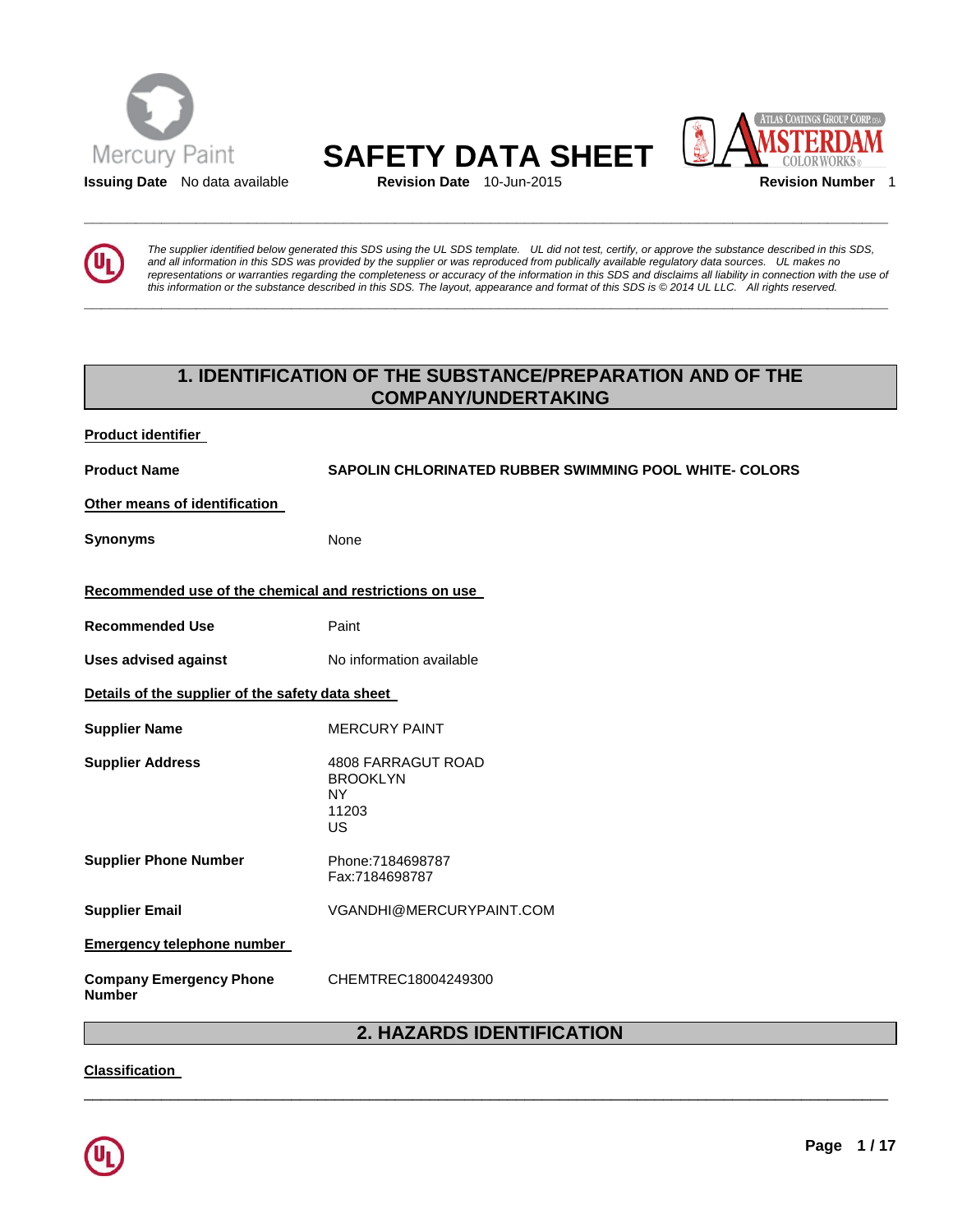This chemical is considered hazardous by the 2012 OSHA Hazard Communication Standard (29 CFR 1910.1200).

| Skin corrosion/irritation                        | Category 2            |
|--------------------------------------------------|-----------------------|
| Serious eye damage/eye irritation                | Category 2            |
| Skin sensitization                               | Category 1            |
| Germ cell mutagenicity                           | Category 1B           |
| Carcinogenicity                                  | Category 1B           |
| Reproductive Toxicity                            | Category 1B           |
| Specific target organ toxicity (single exposure) | Category 3            |
| Flammable liquids                                | Category 3 Category 2 |

\_\_\_\_\_\_\_\_\_\_\_\_\_\_\_\_\_\_\_\_\_\_\_\_\_\_\_\_\_\_\_\_\_\_\_\_\_\_\_\_\_\_\_\_\_\_\_\_\_\_\_\_\_\_\_\_\_\_\_\_\_\_\_\_\_\_\_\_\_\_\_\_\_\_\_\_\_\_\_\_\_\_\_\_\_\_\_\_\_\_\_\_\_

## **GHS Label elements, including precautionary statements**

|                                                                                                                                                                    |                                                                                                                                                                                                                                                                                                                                                                                                                                                                                                           | <b>Emergency Overview</b>                                                                                                                                                                                                      |  |                     |
|--------------------------------------------------------------------------------------------------------------------------------------------------------------------|-----------------------------------------------------------------------------------------------------------------------------------------------------------------------------------------------------------------------------------------------------------------------------------------------------------------------------------------------------------------------------------------------------------------------------------------------------------------------------------------------------------|--------------------------------------------------------------------------------------------------------------------------------------------------------------------------------------------------------------------------------|--|---------------------|
| <b>Signal word</b>                                                                                                                                                 |                                                                                                                                                                                                                                                                                                                                                                                                                                                                                                           | <b>Danger</b>                                                                                                                                                                                                                  |  |                     |
| <b>Hazard Statements</b><br>Causes skin irritation<br>Causes serious eye irritation<br>May cause genetic defects<br>May cause cancer<br>Flammable liquid and vapor | May cause an allergic skin reaction<br>May damage fertility or the unborn child<br>May cause drowsiness or dizziness<br>Highly flammable liquid and vapor                                                                                                                                                                                                                                                                                                                                                 |                                                                                                                                                                                                                                |  |                     |
| Appearance                                                                                                                                                         | <b>Multiple Colors</b>                                                                                                                                                                                                                                                                                                                                                                                                                                                                                    | Physical state Liquid                                                                                                                                                                                                          |  | <b>Odor</b> Ketones |
| Wear protective gloves<br>Keep container tightly closed<br>Use only non-sparking tools                                                                             | <b>Precautionary Statements - Prevention</b><br>Obtain special instructions before use<br>Use personal protective equipment as required<br>Wash face, hands and any exposed skin thoroughly after handling<br>Avoid breathing dust/fume/gas/mist/vapors/spray<br>Use only outdoors or in a well-ventilated area<br>Keep away from heat/sparks/open flames/hot surfaces. - No smoking<br>Ground/bond container and receiving equipment<br>Use explosion-proof electrical/ ventilating/ lighting/ equipment | Do not handle until all safety precautions have been read and understood<br>Wear protective gloves/protective clothing/eye protection/face protection<br>Contaminated work clothing should not be allowed out of the workplace |  |                     |

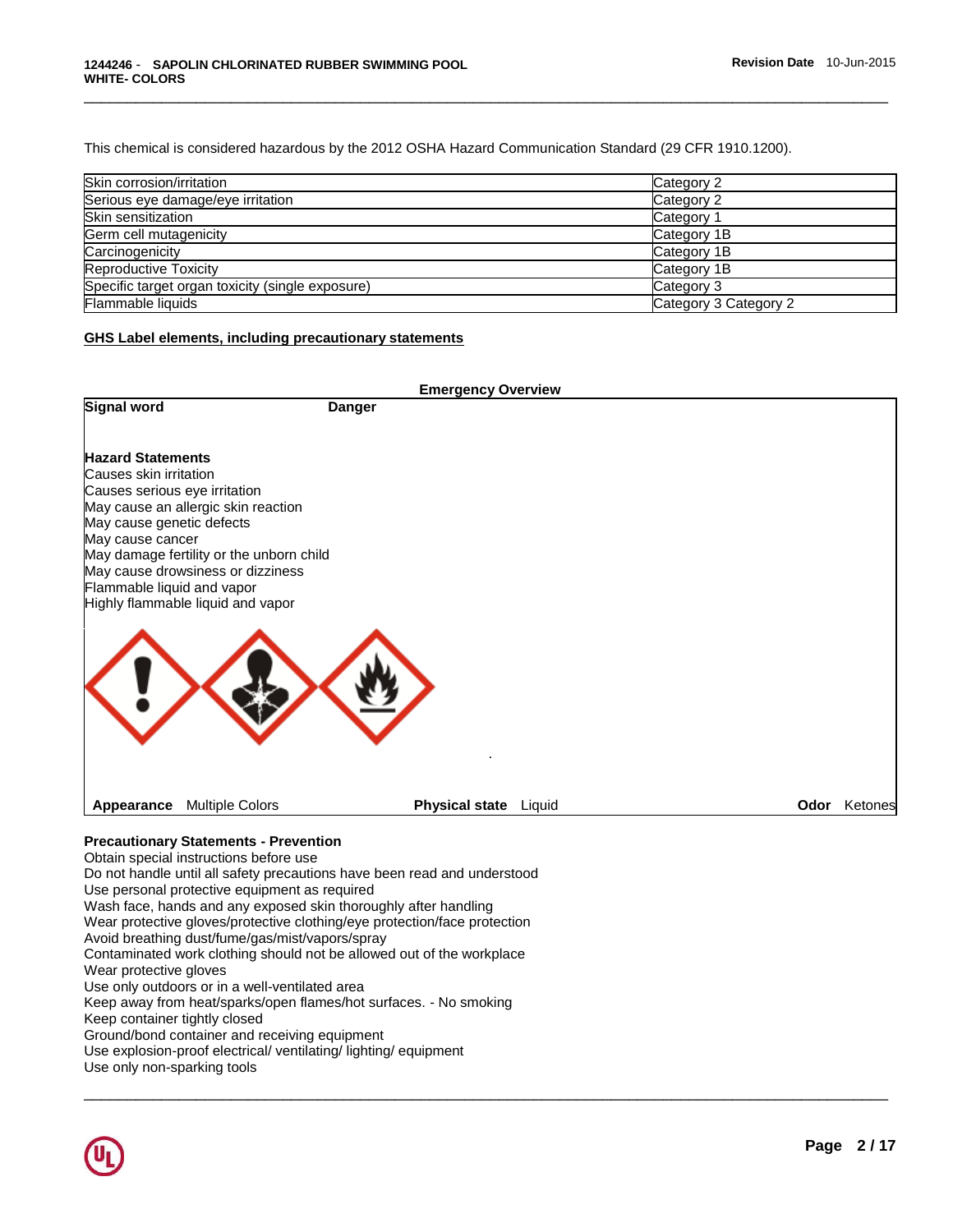Take precautionary measures against static discharge Keep cool Wear eye/face protection

## **Precautionary Statements - Response**

IF exposed or concerned: Get medical advice/attention Specific treatment (see supplemental first aid instructions on this label)

## **Eyes**

IF IN EYES: Rinse cautiously with water for several minutes. Remove contact lenses, if present and easy to do. Continue rinsing If eye irritation persists: Get medical advice/attention

\_\_\_\_\_\_\_\_\_\_\_\_\_\_\_\_\_\_\_\_\_\_\_\_\_\_\_\_\_\_\_\_\_\_\_\_\_\_\_\_\_\_\_\_\_\_\_\_\_\_\_\_\_\_\_\_\_\_\_\_\_\_\_\_\_\_\_\_\_\_\_\_\_\_\_\_\_\_\_\_\_\_\_\_\_\_\_\_\_\_\_\_\_

#### **Skin**

If skin irritation or rash occurs: Get medical advice/attention IF ON SKIN (or hair): Remove/Take off immediately all contaminated clothing. Rinse skin with water/shower Wash contaminated clothing before reuse

#### **Inhalation**

IF INHALED: Remove victim to fresh air and keep at rest in a position comfortable for breathing

**Fire**

In case of fire: Use CO2, dry chemical, or foam for extinction

## **Precautionary Statements - Storage**

Store locked up Store in a well-ventilated place. Keep container tightly closed

## **Precautionary Statements - Disposal**

Dispose of contents/container to an approved waste disposal plant

## **Hazards not otherwise classified (HNOC)**

Not applicable

## **Unknown Toxicity** 23.6364% of the mixture consists of ingredient(s) of unknown toxicity

#### **Other information**

May be harmful in contact with skin Toxic to aquatic life with long lasting effects Harmful to aquatic life Repeated or prolonged skin contact may cause allergic reactions with susceptible persons PROLONGED OR REPEATED CONTACT MAY DRY SKIN AND CAUSE IRRITATION Exposure to chlorinated hydrocarbons, such as chloroform and trichloroethane, may increase toxic effects INHALATION MAY CAUSE CENTRAL NERVOUS SYSTEM EFFECTS

\_\_\_\_\_\_\_\_\_\_\_\_\_\_\_\_\_\_\_\_\_\_\_\_\_\_\_\_\_\_\_\_\_\_\_\_\_\_\_\_\_\_\_\_\_\_\_\_\_\_\_\_\_\_\_\_\_\_\_\_\_\_\_\_\_\_\_\_\_\_\_\_\_\_\_\_\_\_\_\_\_\_\_\_\_\_\_\_\_\_\_\_\_

## **Interactions with Other Chemicals**

Use of alcoholic beverages may enhance toxic effects.

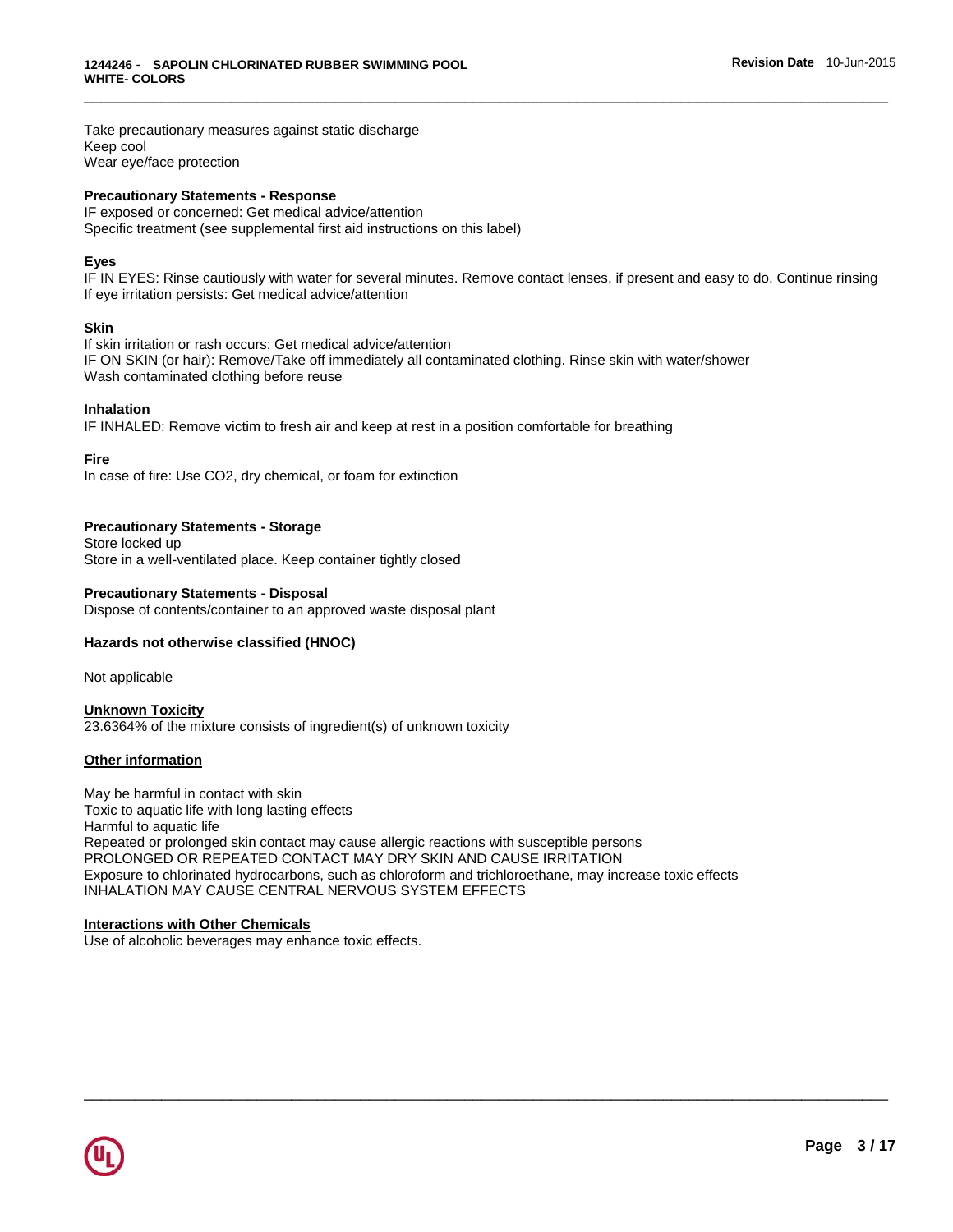# **3. COMPOSITION/INFORMATION ON INGREDIENTS**

\_\_\_\_\_\_\_\_\_\_\_\_\_\_\_\_\_\_\_\_\_\_\_\_\_\_\_\_\_\_\_\_\_\_\_\_\_\_\_\_\_\_\_\_\_\_\_\_\_\_\_\_\_\_\_\_\_\_\_\_\_\_\_\_\_\_\_\_\_\_\_\_\_\_\_\_\_\_\_\_\_\_\_\_\_\_\_\_\_\_\_\_\_

| <b>Chemical Name</b>                         | <b>CAS No</b> | Weight-%  | <b>Trade Secret</b> |
|----------------------------------------------|---------------|-----------|---------------------|
| Titanium dioxide                             | 13463-67-7    | $10 - 30$ |                     |
| Acetone                                      | 67-64-1       | $10 - 30$ |                     |
| Xylene                                       | 1330-20-7     | $10 - 30$ |                     |
| Dioctylphthalate                             | 117-81-7      | $3 - 7$   |                     |
| Bisphenol A - Epichlorohydrin polymer        | 25068-38-6    | $3 - 7$   |                     |
| Naphtha (petroleum), heavy aromatic          | 64742-94-5    | $0.1 - 1$ |                     |
| Aromatic solvent                             | 64742-95-6    | $0.1 - 1$ |                     |
| Phosphoric acid, 2-ethylhexyl diphenyl ester | 1241-94-7     | $0.1 - 1$ |                     |

\*The exact percentage (concentration) of composition has been withheld as a trade secret

# **4. FIRST AID MEASURES**

## **First aid measures**

.

| Show this safety data sheet to the doctor in attendance.                                                                                                                                                                                                                                                                                                                  |
|---------------------------------------------------------------------------------------------------------------------------------------------------------------------------------------------------------------------------------------------------------------------------------------------------------------------------------------------------------------------------|
| Rinse immediately with plenty of water, also under the eyelids, for at least 15<br>minutes. Keep eye wide open while rinsing. Remove contact lenses, if present and<br>easy to do. Continue rinsing. Get medical attention if irritation develops and<br>persists. Do not rub affected area.                                                                              |
| May cause an allergic skin reaction. In the case of skin irritation or allergic<br>reactions see a physician. Wash off immediately with soap and plenty of water<br>while removing all contaminated clothes and shoes.                                                                                                                                                    |
| Remove to fresh air. Get medical attention immediately if symptoms occur.                                                                                                                                                                                                                                                                                                 |
| Rinse mouth immediately and drink plenty of water. Never give anything by mouth<br>to an unconscious person. Do NOT induce vomiting. Call a physician.                                                                                                                                                                                                                    |
| Self-protection of the first aider Avoid contact with skin, eyes or clothing. Use personal protective equipment as<br>required. Wear personal protective clothing (see section 8). Remove all sources of<br>ignition. Ensure that medical personnel are aware of the material(s) involved, take<br>precautions to protect themselves and prevent spread of contamination. |
|                                                                                                                                                                                                                                                                                                                                                                           |

## **Most important symptoms and effects, both acute and delayed**

|                | Most Important Symptoms and Burning sensation. Itching. Rashes. Hives. Inhalation of high vapor concentrations |
|----------------|----------------------------------------------------------------------------------------------------------------|
| <b>Effects</b> | may cause symptoms like headache, dizziness, tiredness, nausea and vomiting.                                   |

\_\_\_\_\_\_\_\_\_\_\_\_\_\_\_\_\_\_\_\_\_\_\_\_\_\_\_\_\_\_\_\_\_\_\_\_\_\_\_\_\_\_\_\_\_\_\_\_\_\_\_\_\_\_\_\_\_\_\_\_\_\_\_\_\_\_\_\_\_\_\_\_\_\_\_\_\_\_\_\_\_\_\_\_\_\_\_\_\_\_\_\_\_

## **Indication of any immediate medical attention and special treatment needed**

| <b>Notes to Physician</b> |  | May cause sensitization of susceptible persons. Treat symptomatically. |  |
|---------------------------|--|------------------------------------------------------------------------|--|
|---------------------------|--|------------------------------------------------------------------------|--|

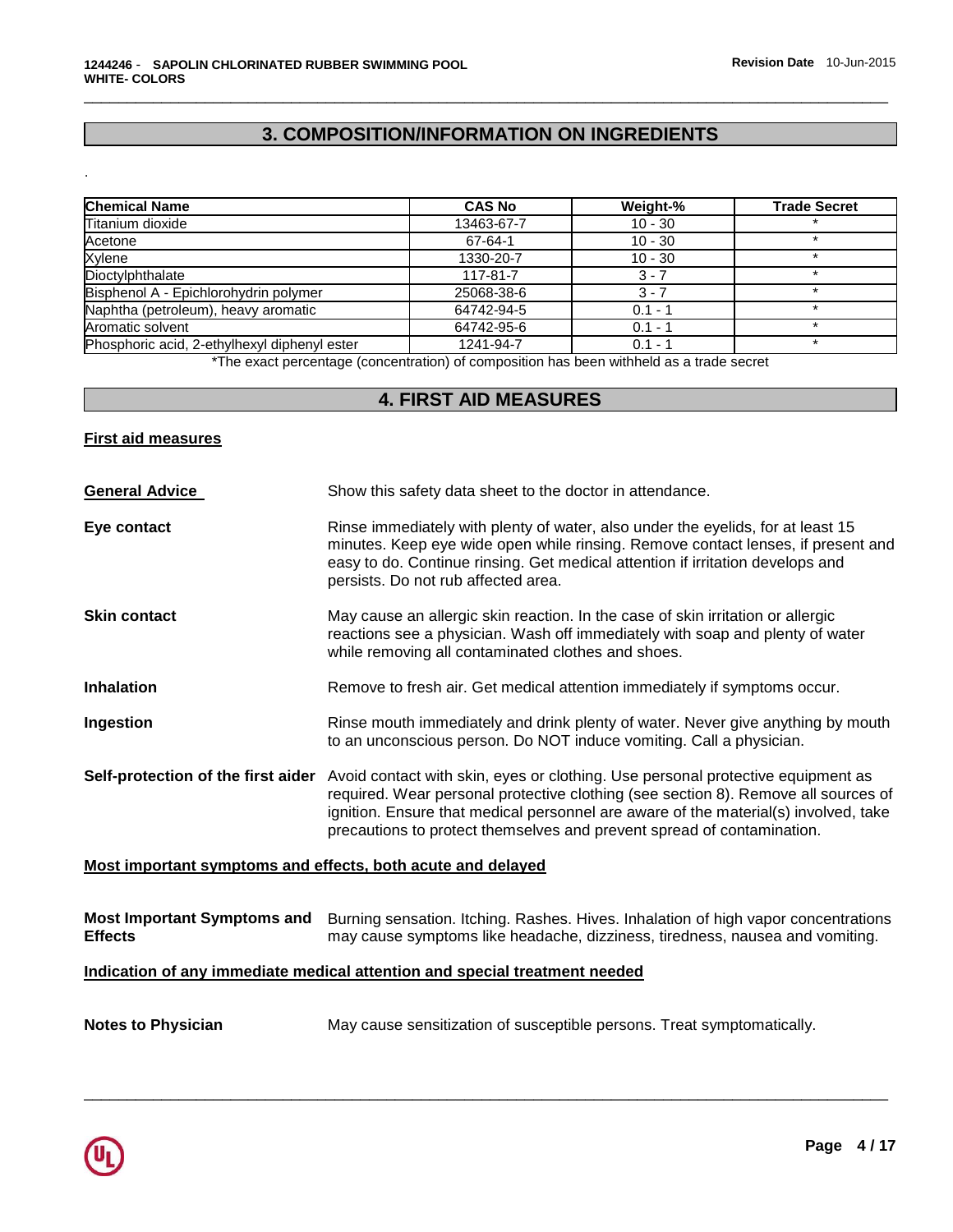# **5. FIRE-FIGHTING MEASURES**

\_\_\_\_\_\_\_\_\_\_\_\_\_\_\_\_\_\_\_\_\_\_\_\_\_\_\_\_\_\_\_\_\_\_\_\_\_\_\_\_\_\_\_\_\_\_\_\_\_\_\_\_\_\_\_\_\_\_\_\_\_\_\_\_\_\_\_\_\_\_\_\_\_\_\_\_\_\_\_\_\_\_\_\_\_\_\_\_\_\_\_\_\_

## **Suitable Extinguishing Media**

Use extinguishing measures that are appropriate to local circumstances and the surrounding environment. Dry chemical. Carbon dioxide (CO2). Water spray. Alcohol resistant foam.

#### **Unsuitable extinguishing media**

CAUTION: Use of water spray when fighting fire may be inefficient.

## **Specific hazards arising from the chemical**

Product is or contains a sensitizer. May cause sensitization by skin contact. Risk of ignition. Keep product and empty container away from heat and sources of ignition. In the event of fire, cool tanks with water spray. Fire residues and contaminated fire extinguishing water must be disposed of in accordance with local regulations.

| <b>Uniform Fire Code</b> | Sensitizer: Liquid    |
|--------------------------|-----------------------|
|                          | Flammable Liquid: I-C |

**Hazardous Combustion Products** Carbon oxides.

**Explosion Data Sensitivity to Mechanical Impact** No.

**Sensitivity to Static Discharge Yes.** 

#### **Protective equipment and precautions for firefighters**

As in any fire, wear self-contained breathing apparatus pressure-demand, MSHA/NIOSH (approved or equivalent) and full protective gear.

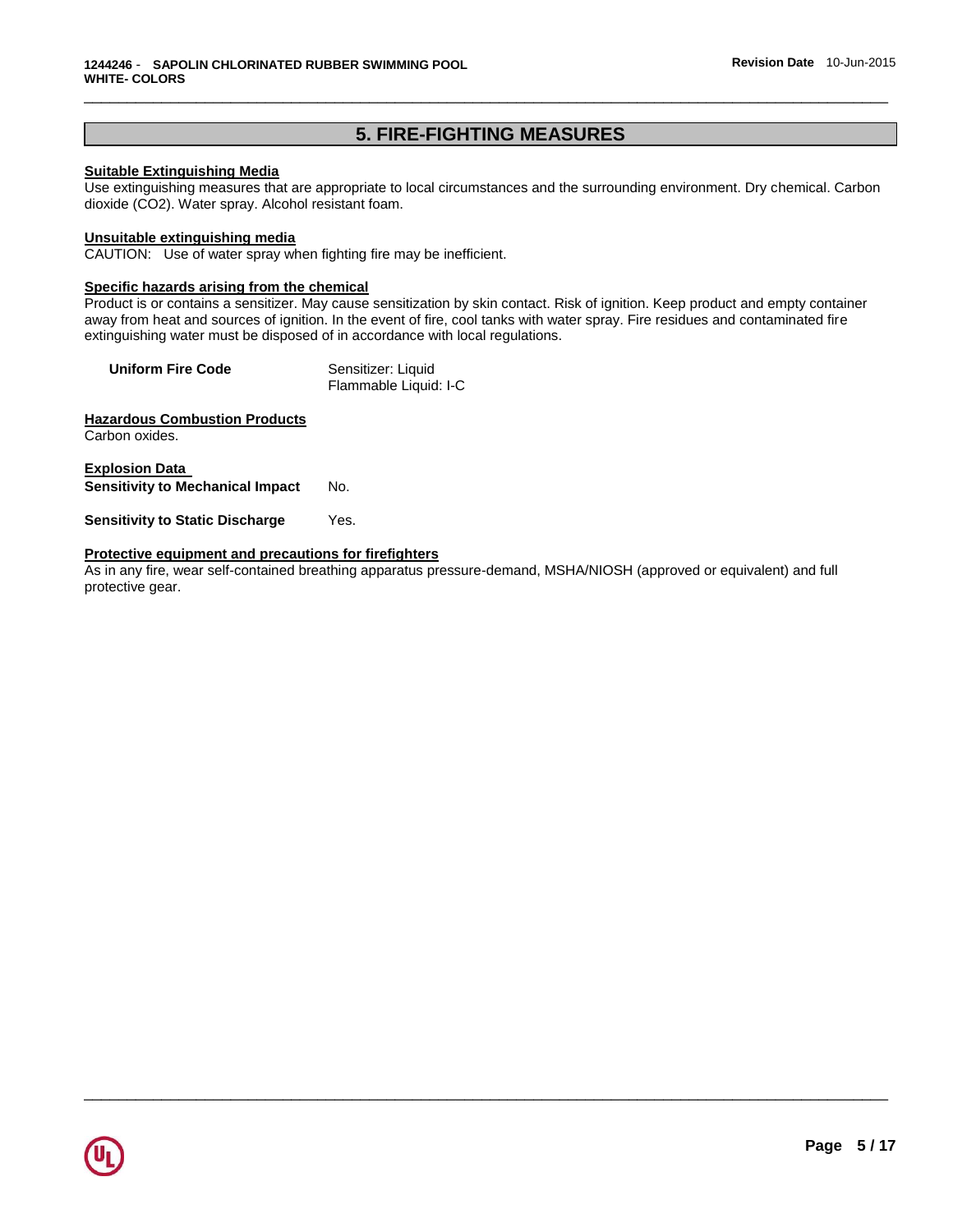# **6. ACCIDENTAL RELEASE MEASURES**

\_\_\_\_\_\_\_\_\_\_\_\_\_\_\_\_\_\_\_\_\_\_\_\_\_\_\_\_\_\_\_\_\_\_\_\_\_\_\_\_\_\_\_\_\_\_\_\_\_\_\_\_\_\_\_\_\_\_\_\_\_\_\_\_\_\_\_\_\_\_\_\_\_\_\_\_\_\_\_\_\_\_\_\_\_\_\_\_\_\_\_\_\_

## **Personal precautions, protective equipment and emergency procedures**

| <b>Personal precautions</b>                          | Avoid contact with skin, eyes or clothing. Ensure adequate ventilation. Use personal<br>protective equipment as required. Evacuate personnel to safe areas. See section 8 for<br>more information. Keep people away from and upwind of spill/leak. ELIMINATE all ignition<br>sources (no smoking, flares, sparks or flames in immediate area). Pay attention to<br>flashback. Take precautionary measures against static discharges. All equipment used<br>when handling the product must be grounded. Do not touch or walk through spilled<br>material. |
|------------------------------------------------------|----------------------------------------------------------------------------------------------------------------------------------------------------------------------------------------------------------------------------------------------------------------------------------------------------------------------------------------------------------------------------------------------------------------------------------------------------------------------------------------------------------------------------------------------------------|
| <b>Other Information</b>                             | Refer to protective measures listed in Sections 7 and 8. Ventilate the area.                                                                                                                                                                                                                                                                                                                                                                                                                                                                             |
| <b>Environmental precautions</b>                     |                                                                                                                                                                                                                                                                                                                                                                                                                                                                                                                                                          |
| <b>Environmental precautions</b>                     | Refer to protective measures listed in Sections 7 and 8. Prevent further leakage or spillage<br>if safe to do so. Prevent product from entering drains.                                                                                                                                                                                                                                                                                                                                                                                                  |
| Methods and material for containment and cleaning up |                                                                                                                                                                                                                                                                                                                                                                                                                                                                                                                                                          |
| <b>Methods for containment</b>                       | Prevent further leakage or spillage if safe to do so. Do not touch or walk through spilled<br>material. A vapor suppressing foam may be used to reduce vapors. Dike far ahead of spill<br>to collect runoff water. Keep out of drains, sewers, ditches and waterways.                                                                                                                                                                                                                                                                                    |
| Methods for cleaning up                              | Pick up and transfer to properly labeled containers. Take precautionary measures against<br>static discharges. Dam up. Soak up with inert absorbent material.                                                                                                                                                                                                                                                                                                                                                                                            |

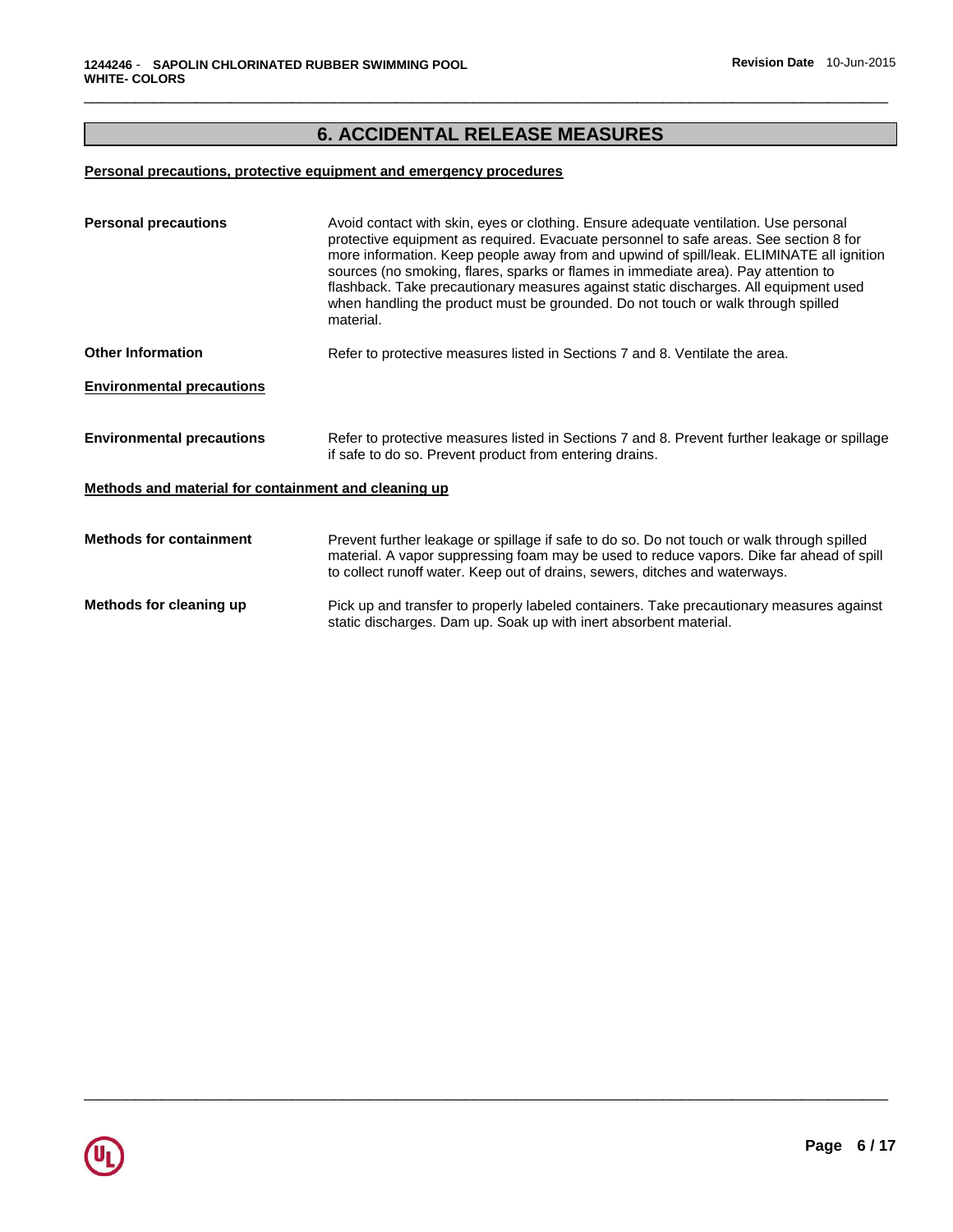# **7. HANDLING AND STORAGE**

\_\_\_\_\_\_\_\_\_\_\_\_\_\_\_\_\_\_\_\_\_\_\_\_\_\_\_\_\_\_\_\_\_\_\_\_\_\_\_\_\_\_\_\_\_\_\_\_\_\_\_\_\_\_\_\_\_\_\_\_\_\_\_\_\_\_\_\_\_\_\_\_\_\_\_\_\_\_\_\_\_\_\_\_\_\_\_\_\_\_\_\_\_

## **Precautions for safe handling**

| <b>Handling</b>                                              | Handle in accordance with good industrial hygiene and safety practice. Avoid contact with<br>skin, eyes or clothing. Do not eat, drink or smoke when using this product. Take off<br>contaminated clothing and wash before reuse. Use personal protection equipment. Avoid<br>breathing vapors or mists. Keep away from heat/sparks/open flames/hot surfaces. - No<br>smoking. Use grounding and bonding connection when transferring this material to prevent<br>static discharge, fire or explosion. Use with local exhaust ventilation. Use spark-proof tools<br>and explosion-proof equipment. Keep in an area equipped with sprinklers. Use according to<br>package label instructions. |
|--------------------------------------------------------------|----------------------------------------------------------------------------------------------------------------------------------------------------------------------------------------------------------------------------------------------------------------------------------------------------------------------------------------------------------------------------------------------------------------------------------------------------------------------------------------------------------------------------------------------------------------------------------------------------------------------------------------------------------------------------------------------|
| Conditions for safe storage, including any incompatibilities |                                                                                                                                                                                                                                                                                                                                                                                                                                                                                                                                                                                                                                                                                              |
| <b>Storage</b>                                               | Keep containers tightly closed in a dry, cool and well-ventilated place. Store locked up.<br>Keep out of the reach of children. Keep away from heat, sparks, flame and other sources of<br>ignition (i.e., pilot lights, electric motors and static electricity). Keep in properly labeled<br>containers. Do not store near combustible materials. Keep in an area equipped with<br>sprinklers. Store in accordance with the particular national regulations. Store in accordance<br>with local regulations.                                                                                                                                                                                 |
| <b>Incompatible Products</b>                                 | Strong acids. Strong oxidizing agents. Strong bases. Chlorinated compounds.<br>. <b>.</b> .                                                                                                                                                                                                                                                                                                                                                                                                                                                                                                                                                                                                  |

## **8. EXPOSURE CONTROLS/PERSONAL PROTECTION**

## **Control parameters**

## **Exposure Guidelines**

| <b>Chemical Name</b> | <b>ACGIH TLV</b>        | <b>OSHA PEL</b>                          | <b>NIOSH IDLH</b>            |
|----------------------|-------------------------|------------------------------------------|------------------------------|
| Titanium dioxide     | TWA: 10 mg/m $3$        | TWA: 15 mg/m <sup>3</sup> total dust     | IDLH: 5000 mg/m <sup>3</sup> |
| 13463-67-7           |                         | (vacated) TWA: $10 \text{ mg/m}^3$ total |                              |
|                      |                         | dust                                     |                              |
| Acetone              | STEL: 750 ppm           | TWA: 1000 ppm                            | IDLH: 2500 ppm 10% LEL       |
| $67 - 64 - 1$        | TWA: 500 ppm            | TWA: 2400 mg/m <sup>3</sup>              | TWA: 250 ppm                 |
|                      |                         | (vacated) TWA: 750 ppm                   | TWA: 590 mg/m <sup>3</sup>   |
|                      |                         | (vacated) TWA: 1800 mg/m $3$             |                              |
|                      |                         | (vacated) STEL: 2400 mg/m $3$            |                              |
|                      |                         | The acetone STEL does not apply          |                              |
|                      |                         | to the cellulose acetate fiber           |                              |
|                      |                         | industry. It is in effect for all other  |                              |
|                      |                         | sectors                                  |                              |
|                      |                         | (vacated) STEL: 1000 ppm                 |                              |
| Xylene               | STEL: 150 ppm           | TWA: 100 ppm                             |                              |
| 1330-20-7            | TWA: 100 ppm            | TWA: 435 mg/m <sup>3</sup>               |                              |
|                      |                         | (vacated) TWA: 100 ppm                   |                              |
|                      |                         | (vacated) TWA: $435 \text{ mg/m}^3$      |                              |
|                      |                         | (vacated) STEL: 150 ppm                  |                              |
|                      |                         | (vacated) STEL: 655 mg/m $3$             |                              |
| Dioctylphthalate     | TWA: $5 \text{ mg/m}^3$ | (vacated) TWA: $5 \text{ mg/m}^3$        | IDLH: 5000 mg/m <sup>3</sup> |
| 117-81-7             |                         | Di-sec-octyl phthalate                   | TWA: 5 mg/m <sup>3</sup>     |
|                      |                         | (vacated) STEL: $10 \text{ mg/m}^3$      | STEL: $10 \text{ mg/m}^3$    |
|                      |                         | Di-sec-octyl phthalate                   |                              |

*ACGIH TLV: American Conference of Governmental Industrial Hygienists - Threshold Limit Value OSHA PEL: Occupational Safety and Health Administration - Permissible Exposure Limits Immediately Dangerous to Life or Health* 

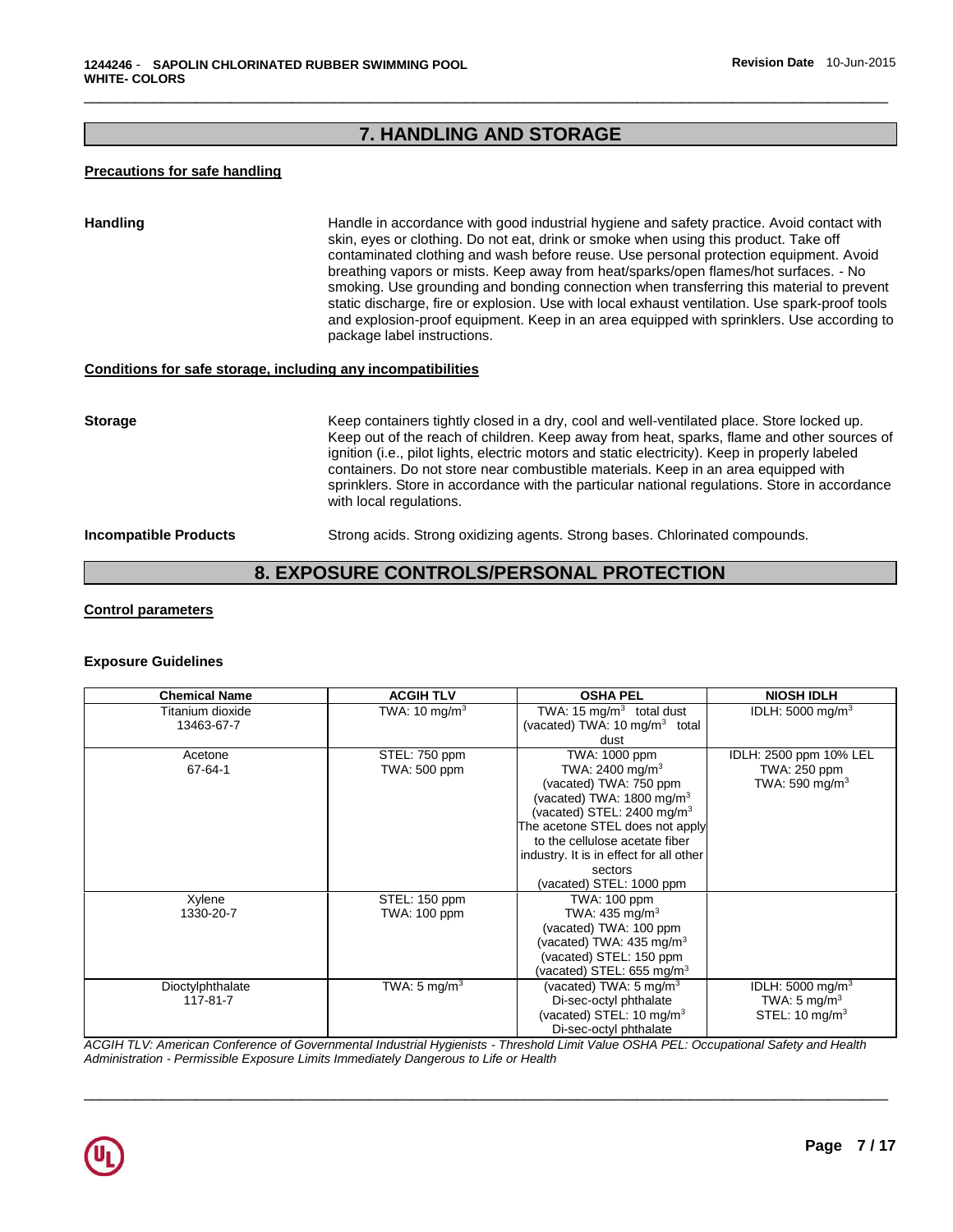| <b>Other Exposure Guidelines</b>                                      | Vacated limits revoked by the Court of Appeals decision in AFL-CIO v. OSHA, 965 F.2d<br>962 (11th Cir., 1992) See section 15 for national exposure control parameters                                                                                                                                                                                                                                                                             |
|-----------------------------------------------------------------------|---------------------------------------------------------------------------------------------------------------------------------------------------------------------------------------------------------------------------------------------------------------------------------------------------------------------------------------------------------------------------------------------------------------------------------------------------|
| Appropriate engineering controls                                      |                                                                                                                                                                                                                                                                                                                                                                                                                                                   |
| <b>Engineering Measures</b>                                           | Showers<br>Eyewash stations<br>Ventilation systems                                                                                                                                                                                                                                                                                                                                                                                                |
| Individual protection measures, such as personal protective equipment |                                                                                                                                                                                                                                                                                                                                                                                                                                                   |
| <b>Eye/face protection</b>                                            | If splashes are likely to occur:. None required for consumer use. Tight sealing safety<br>goggles.                                                                                                                                                                                                                                                                                                                                                |
| Skin and body protection                                              | Wear protective gloves and protective clothing. Long sleeved clothing. Impervious gloves.<br>Chemical resistant apron. Antistatic boots.                                                                                                                                                                                                                                                                                                          |
| <b>Respiratory protection</b>                                         | No protective equipment is needed under normal use conditions. If exposure limits are<br>exceeded or irritation is experienced, ventilation and evacuation may be required. If<br>exposure limits are exceeded or irritation is experienced, NIOSH/MSHA approved<br>respiratory protection should be worn.                                                                                                                                        |
| <b>Hygiene Measures</b>                                               | Handle in accordance with good industrial hygiene and safety practice. Avoid contact with<br>skin, eyes or clothing. Wear suitable gloves and eye/face protection. Do not eat, drink or<br>smoke when using this product. Wash hands before breaks and immediately after handling<br>the product. Contaminated work clothing should not be allowed out of the workplace.<br>Regular cleaning of equipment, work area and clothing is recommended. |

# **9. PHYSICAL AND CHEMICAL PROPERTIES**

## **Physical and Chemical Properties**

| <b>Physical state</b><br>Appearance<br>Color            | Liquid<br>White & Multiple Colors<br>No information available | Odor<br><b>Odor Threshold</b> | Ketones<br>No information available |
|---------------------------------------------------------|---------------------------------------------------------------|-------------------------------|-------------------------------------|
| <b>Property</b>                                         | Values                                                        | <b>Remarks Method</b>         |                                     |
| рH                                                      | <b>UNKNOWN</b>                                                | None known                    |                                     |
| Melting / freezing point                                | No data available                                             | None known                    |                                     |
| Boiling point / boiling range                           | No data available                                             | None known                    |                                     |
| <b>Flash Point</b>                                      | 81 F<br>C /<br>27                                             | None known                    |                                     |
| <b>Evaporation Rate</b>                                 | No data available                                             | None known                    |                                     |
| Flammability (solid, gas)                               | No data available                                             | None known                    |                                     |
| <b>Flammability Limit in Air</b>                        |                                                               |                               |                                     |
| Upper flammability limit                                | No data available                                             |                               |                                     |
| Lower flammability limit                                | No data available                                             |                               |                                     |
| Vapor pressure                                          | No data available                                             | None known                    |                                     |
| Vapor density                                           | No data available                                             | None known                    |                                     |
| <b>Specific Gravity</b>                                 | 1.228                                                         | None known                    |                                     |
| <b>Water Solubility</b>                                 | Virtually insoluble                                           | None known                    |                                     |
| Solubility in other solvents                            | No data available                                             | None known                    |                                     |
| Partition coefficient: n-octanol/waterNo data available |                                                               | None known                    |                                     |
| <b>Autoignition temperature</b>                         | No data available                                             | None known                    |                                     |
| Decomposition temperature                               | No data available                                             | None known                    |                                     |

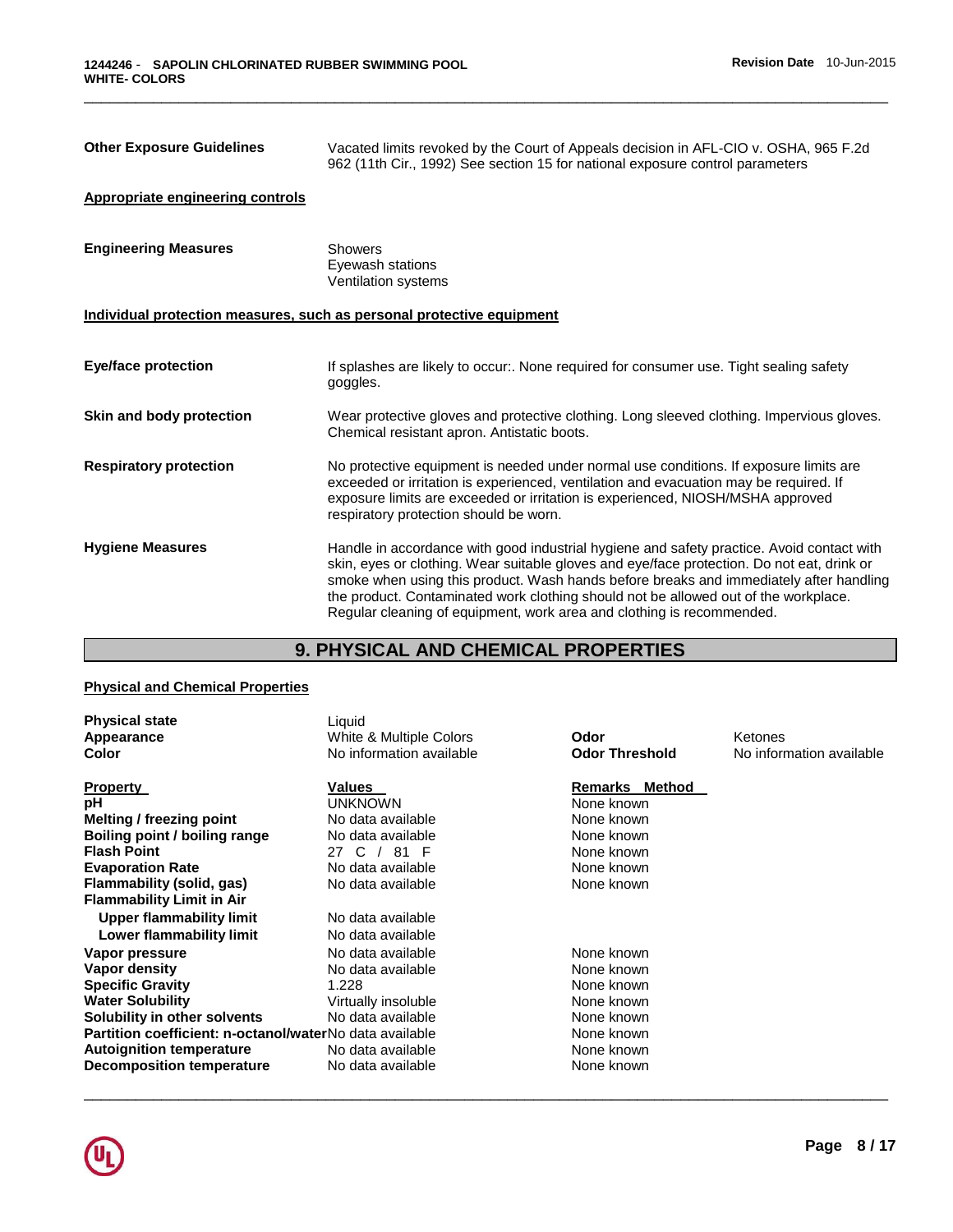**Kinematic viscosity**<br> **Notata available None known**<br>
Notata available None known<br>
None known **Dynamic viscosity**<br> **Explosive properties**<br>
No data available<br>
No data available **Explosive properties No data available**<br> **Oxidizing properties No data available Oxidizing properties** 

**Other Information**

**Softening Point No data available Particle Size Distribution** 

**VOC Content (%) 58.17% (V/V), 39.11% (V/w)**<br>**Particle Size 19.11% (Size in the Size in the Size in the No data available Particle Size** No data available

## **10. STABILITY AND REACTIVITY**

\_\_\_\_\_\_\_\_\_\_\_\_\_\_\_\_\_\_\_\_\_\_\_\_\_\_\_\_\_\_\_\_\_\_\_\_\_\_\_\_\_\_\_\_\_\_\_\_\_\_\_\_\_\_\_\_\_\_\_\_\_\_\_\_\_\_\_\_\_\_\_\_\_\_\_\_\_\_\_\_\_\_\_\_\_\_\_\_\_\_\_\_\_

## **Reactivity**

No data available.

#### **Chemical stability**

Stable under recommended storage conditions. **Possibility of Hazardous Reactions** None under normal processing. **Hazardous Polymerization** Hazardous polymerization does not occur.

#### **Conditions to avoid** Heat, flames and sparks. **Incompatible materials** Strong acids. Strong oxidizing agents. Strong bases. Chlorinated compounds. **Hazardous Decomposition Products** Carbon oxides.

## **11. TOXICOLOGICAL INFORMATION**

#### **Information on likely routes of exposure**

| <b>Product Information</b> |                                                                                                                                                                                                             |
|----------------------------|-------------------------------------------------------------------------------------------------------------------------------------------------------------------------------------------------------------|
| <b>Inhalation</b>          | Specific test data for the substance or mixture is not available. May cause irritation of<br>respiratory tract. May cause drowsiness and dizziness.                                                         |
| Eye contact                | Specific test data for the substance or mixture is not available. (based on components).<br>May cause redness, itching, and pain. Causes serious eye irritation.                                            |
| <b>Skin contact</b>        | Specific test data for the substance or mixture is not available. Causes skin irritation.<br>(based on components). Prolonged contact may cause redness and irritation.                                     |
| Ingestion                  | Specific test data for the substance or mixture is not available. Ingestion may cause<br>irritation to mucous membranes. Ingestion may cause gastrointestinal irritation, nausea,<br>vomiting and diarrhea. |

#### **Component Information**

| <b>Chemical Name</b>              | Oral LD50             | LD50<br>)erma | <b>LC50</b><br>halation |
|-----------------------------------|-----------------------|---------------|-------------------------|
| Titanium<br>dioxide<br>13463-67-7 | Rat<br>0000<br>⊧mg/ka |               |                         |

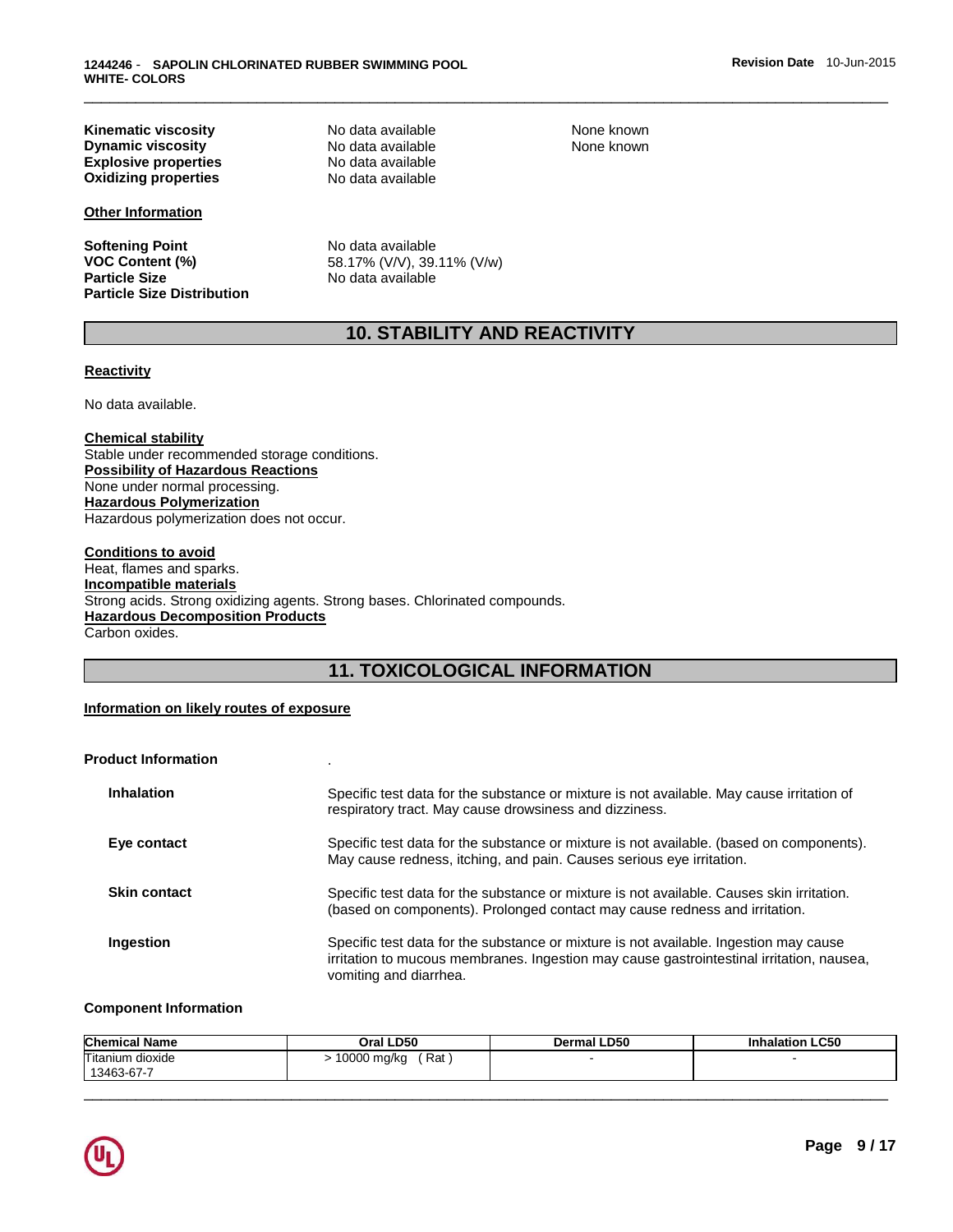| Acetone<br>67-64-1                                           |                        |                          | $= 50100$ mg/m <sup>3</sup><br>Rat ) 8 h                  |
|--------------------------------------------------------------|------------------------|--------------------------|-----------------------------------------------------------|
| Xylene<br>1330-20-7                                          | $= 4300$ mg/kg<br>Rat) | (Rabbit)<br>> 1700 mg/kg | $Rat$ + h = 5000<br>$= 47635$ mg/L<br>(Rat)4 h<br>ppm     |
| Dioctylphthalate<br>117-81-7                                 | $= 6860$ mg/kg<br>Rat) | Rabbit)<br>= 25 g/kg     | Rat) 4 h<br>$> 10.62$ mg/L<br>$> 23.67$ mg/L<br>Rat ) 1 h |
| Naphtha (petroleum), heavy<br>aromatic<br>64742-94-5         | Rat)<br>> 5000 mg/kg   | (Rabbit)<br>> 2 mL/ka    | $> 590 \; \text{mq/m}^3$<br>Rat ) 4 h                     |
| Aromatic solvent<br>64742-95-6                               |                        | (Rabbit)<br>> 2000 mg/kg | $Rat$ ) 4 h<br>$> 5.2$ mg/L<br>Rat ) 4 h<br>$= 3400$ ppm  |
| Phosphoric acid, 2-ethylhexyl<br>diphenyl ester<br>1241-94-7 | > 15800 mg/kg<br>Rat)  | (Rabbit)<br>> 7900 mg/kg |                                                           |

## **Information on toxicological effects**

**Symptoms** Erythema (skin redness). May cause redness and tearing of the eyes. Itching. Rashes. Hives. Inhalation of high vapor concentrations may cause symptoms like headache, dizziness, tiredness, nausea and vomiting.

## **Delayed and immediate effects as well as chronic effects from short and long-term exposure**

**Sensitization May cause sensitization of susceptible persons. May cause sensitization by skin contact.** 

**Mutagenic Effects** There is no data available for this product. Contains a known or suspected mutagen.

**Carcinogenicity** The table below indicates whether each agency has listed any ingredient as a carcinogen.

| Chemical Name                  | <b>ACGIH</b> | <b>IARC</b> | <b>NTP</b>             | <b>OSHA</b> |
|--------------------------------|--------------|-------------|------------------------|-------------|
| Titanium dioxide<br>13463-67-7 |              | Group 2B    |                        |             |
| Xylene<br>1330-20-7            |              | Group 3     |                        |             |
| Dioctylphthalate<br>117-81-7   | A3           | Group 2B    | Reasonably Anticipated | ↗           |

*ACGIH (American Conference of Governmental Industrial Hygienists) A3 - Animal Carcinogen IARC (International Agency for Research on Cancer) Group 2B - Possibly Carcinogenic to Humans Group 3 - Not Classifiable as to Carcinogenicity in Humans NTP (National Toxicology Program) Reasonably Anticipated - Reasonably Anticipated to be a Human Carcinogen OSHA (Occupational Safety and Health Administration of the US Department of Labor) X - Present* 

| <b>Reproductive toxicity</b>    | Contains a known or suspected reproductive toxin.                                                                                                                                                                                                                                                                                                                                                                                 |
|---------------------------------|-----------------------------------------------------------------------------------------------------------------------------------------------------------------------------------------------------------------------------------------------------------------------------------------------------------------------------------------------------------------------------------------------------------------------------------|
| <b>STOT - single exposure</b>   | No information available.                                                                                                                                                                                                                                                                                                                                                                                                         |
| <b>STOT - repeated exposure</b> | No information available.                                                                                                                                                                                                                                                                                                                                                                                                         |
| <b>Chronic Toxicity</b>         | No known effect based on information supplied. Contains a known or suspected mutagen.<br>Possible risk of irreversible effects. Contains a known or suspected carcinogen. Contains a<br>known or suspected reproductive toxin. May cause adverse liver effects. Titanium dioxide<br>has been classified by the International Agency for Research on Cancer (IARC) as possibly<br>carcinogenic to humans (Group 2B) by inhalation. |

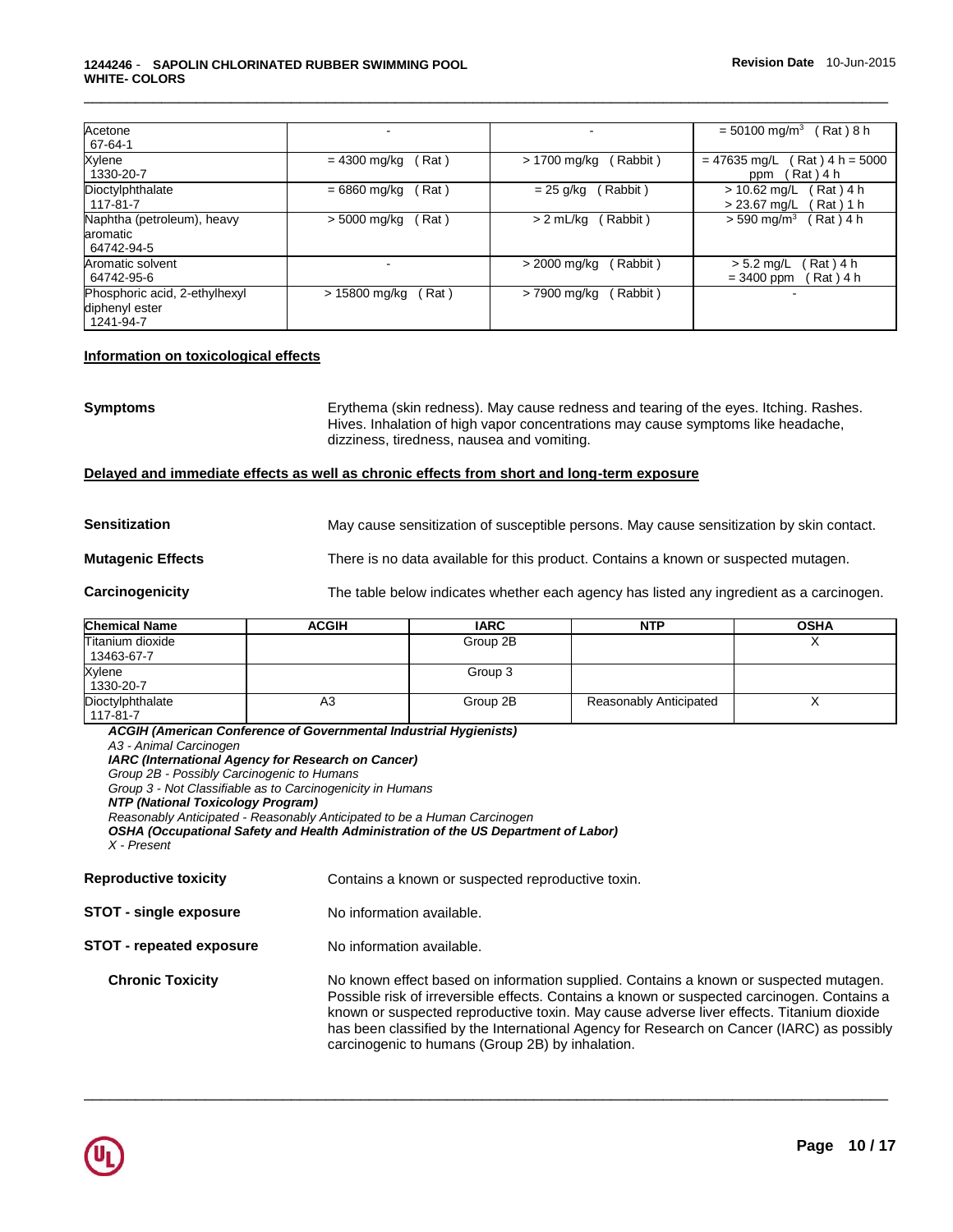| <b>Target Organ Effects</b> | Respiratory system. Eyes. Skin. May affect the genetic material in germ cells (sperm and<br>eggs). Gastrointestinal tract (GI). Reproductive System. Central Nervous System (CNS).<br>Liver. Lungs. Blood. Kidney. Testes. |
|-----------------------------|----------------------------------------------------------------------------------------------------------------------------------------------------------------------------------------------------------------------------|
| الموجود والموجا فجواهيم     | Nis to famous attace acceptable                                                                                                                                                                                            |

\_\_\_\_\_\_\_\_\_\_\_\_\_\_\_\_\_\_\_\_\_\_\_\_\_\_\_\_\_\_\_\_\_\_\_\_\_\_\_\_\_\_\_\_\_\_\_\_\_\_\_\_\_\_\_\_\_\_\_\_\_\_\_\_\_\_\_\_\_\_\_\_\_\_\_\_\_\_\_\_\_\_\_\_\_\_\_\_\_\_\_\_\_

**Aspiration Hazard Maximum Results** No information available.

**Numerical measures of toxicity Product Information** 

**The following values are calculated based on chapter 3.1 of the GHS document**

**ATEmix (oral)** 7,406.00 mg/kg **ATEmix (dermal)** 4,715.00 mg/kg (ATE) **ATEmix (inhalation-gas)** 20,992.00 ppm (4 hr) **ATEmix (inhalation-dust/mist)** 6.49 mg/l **ATEmix (inhalation-vapor)** 47.88 ATEmix

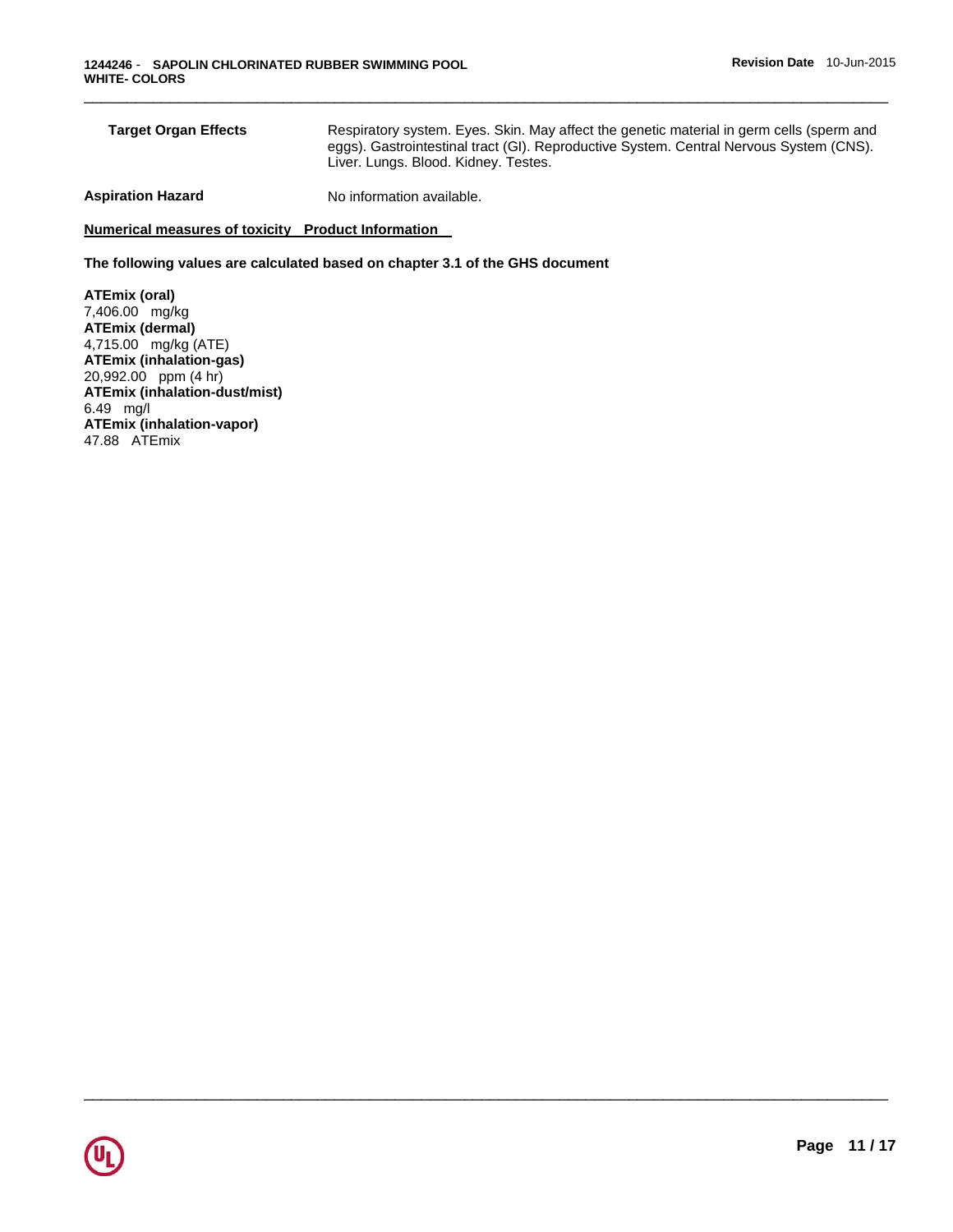# **12. ECOLOGICAL INFORMATION**

\_\_\_\_\_\_\_\_\_\_\_\_\_\_\_\_\_\_\_\_\_\_\_\_\_\_\_\_\_\_\_\_\_\_\_\_\_\_\_\_\_\_\_\_\_\_\_\_\_\_\_\_\_\_\_\_\_\_\_\_\_\_\_\_\_\_\_\_\_\_\_\_\_\_\_\_\_\_\_\_\_\_\_\_\_\_\_\_\_\_\_\_\_

## **Ecotoxicity**

Harmful to aquatic life. Toxic to aquatic life with long lasting effects.

| <b>Chemical Name</b>                     | <b>Toxicity to Algae</b>  | <b>Toxicity to Fish</b>                                   | <b>Toxicity to</b>         | Daphnia Magna (Water      |
|------------------------------------------|---------------------------|-----------------------------------------------------------|----------------------------|---------------------------|
|                                          |                           |                                                           | Microorganisms             | Flea)                     |
| Acetone                                  |                           | 96h LC50: 4.74 - 6.33 mL/L                                | $EC50 = 14500$ mg/L 15 min | 48h EC50: 10294 - 17704   |
| 67-64-1                                  |                           | (Oncorhynchus mykiss) 96h                                 |                            | mg/L 48h EC50: 12600 -    |
|                                          |                           | LC50: 6210 - 8120 mg/L                                    |                            | 12700 mg/L                |
|                                          |                           | (Pimephales promelas) 96h<br>$LC50: = 8300$ mg/L (Lepomis |                            |                           |
|                                          |                           | macrochirus)                                              |                            |                           |
| Xylene                                   |                           | 96h LC50: = 13.4 mg/L                                     | $EC50 = 0.0084$ mg/L 24 h  | 48h EC50: = 3.82 mg/L 48h |
| 1330-20-7                                |                           | (Pimephales promelas) 96h                                 |                            | $LC50: = 0.6$ mg/L        |
|                                          |                           | LC50: 2.661 - 4.093 mg/L                                  |                            |                           |
|                                          |                           | (Oncorhynchus mykiss) 96h                                 |                            |                           |
|                                          |                           | LC50: $13.5 - 17.3$ mg/L                                  |                            |                           |
|                                          |                           | (Oncorhynchus mykiss) 96h                                 |                            |                           |
|                                          |                           | LC50: 13.1 - 16.5 mg/L                                    |                            |                           |
|                                          |                           | (Lepomis macrochirus) 96h                                 |                            |                           |
|                                          |                           | $LC50: = 19$ mg/L (Lepomis                                |                            |                           |
|                                          |                           | macrochirus) 96h LC50:                                    |                            |                           |
|                                          |                           | 7.711 - 9.591 mg/L (Lepomis                               |                            |                           |
|                                          |                           | macrochirus) 96h LC50:                                    |                            |                           |
|                                          |                           | 23.53 - 29.97 mg/L<br>(Pimephales promelas) 96h           |                            |                           |
|                                          |                           | $LC50: = 780$ mg/L (Cyprinus                              |                            |                           |
|                                          |                           | carpio) 96h LC50: > 780                                   |                            |                           |
|                                          |                           | mg/L (Cyprinus carpio) 96h                                |                            |                           |
|                                          |                           | LC50: 30.26 - 40.75 mg/L                                  |                            |                           |
|                                          |                           | (Poecilia reticulata)                                     |                            |                           |
| Dioctylphthalate                         | 72h EC50: > 130 mg/L      | 96h LC50: > 0.16 ma/L                                     | $EC50 = 800$ mg/L 15 min   | 48h EC50: > 0.16 mg/L 48h |
| 117-81-7                                 | (Desmodesmus subspicatus) | (Pimephales promelas) 96h                                 | $EC50 = 800$ mg/L 30 min   | $LC50: = 9.4$ mg/L        |
|                                          | 96h EC50: > 0.1 mg/L      | $LC50:$ > 0.200 mg/L                                      | $EC50 = 800$ mg/L 5 min    |                           |
|                                          | (Pseudokirchneriella      | (Lepomis macrochirus) 96h                                 |                            |                           |
|                                          | subcapitata)              | LC50: 0.27 - 0.67 mg/L                                    |                            |                           |
|                                          |                           | (Pimephales promelas) 96h<br>$LC50:$ > 0.32 mg/L          |                            |                           |
|                                          |                           | (Oncorhynchus mykiss) 96h                                 |                            |                           |
|                                          |                           | $LC50:$ > 0.32 mg/L                                       |                            |                           |
|                                          |                           | (Brachydanio rerio) 96h                                   |                            |                           |
|                                          |                           | $LC50:$ > 0.32 mg/L (Oryzias                              |                            |                           |
|                                          |                           | latipes) 96h LC50: $> 100$                                |                            |                           |
|                                          |                           | mg/L (Oncorhynchus mykiss)                                |                            |                           |
|                                          |                           | 96h LC50: > 0.32 mg/L                                     |                            |                           |
|                                          |                           | (Poecilia reticulata) 96h                                 |                            |                           |
|                                          |                           | $LC50:$ > 0.67 mg/L (Oryzias                              |                            |                           |
|                                          |                           | latipes)                                                  |                            |                           |
| Naphtha (petroleum), heavy               | 72h EC50: = 2.5 mg/L      | 96h LC50: = 19 mg/L                                       |                            | 48h EC50: = $0.95$ mg/L   |
| aromatic<br>64742-94-5                   | (Skeletonema costatum)    | (Pimephales promelas) 96h<br>$LC50: = 2.34$ mg/L          |                            |                           |
|                                          |                           | (Oncorhynchus mykiss) 96h                                 |                            |                           |
|                                          |                           | LC50: = 1740 mg/L (Lepomis                                |                            |                           |
|                                          |                           | macrochirus) 96h LC50: $=$ 45                             |                            |                           |
|                                          |                           | mg/L (Pimephales promelas)                                |                            |                           |
|                                          |                           | 96h LC50: = 41 mg/L                                       |                            |                           |
|                                          |                           | (Pimephales promelas)                                     |                            |                           |
| Aromatic solvent                         |                           | 96h LC50: = $9.22 \text{ mg/L}$                           |                            | 48h EC50: = $6.14$ mg/L   |
| 64742-95-6                               |                           | (Oncorhynchus mykiss)                                     |                            |                           |
| Phosphoric acid,                         | 72h EC50: = $0.2$ mg/L    | 96h LC50: > 0.38 mg/L                                     |                            | 48h EC50: = 0.15 mg/L     |
| 2-ethylhexyl diphenyl ester<br>1241-94-7 | (Pseudokirchneriella      | (Lepomis macrochirus) 96h                                 |                            |                           |
|                                          | subcapitata)              | $LC50:$ > 0.38 mg/L                                       |                            |                           |
|                                          |                           | (Pimephales promelas) 96h<br>$LC50:$ > 0.38 mg/L          |                            |                           |
|                                          |                           | (Oncorhynchus mykiss)                                     |                            |                           |
|                                          |                           |                                                           |                            |                           |

## **Persistence and Degradability**

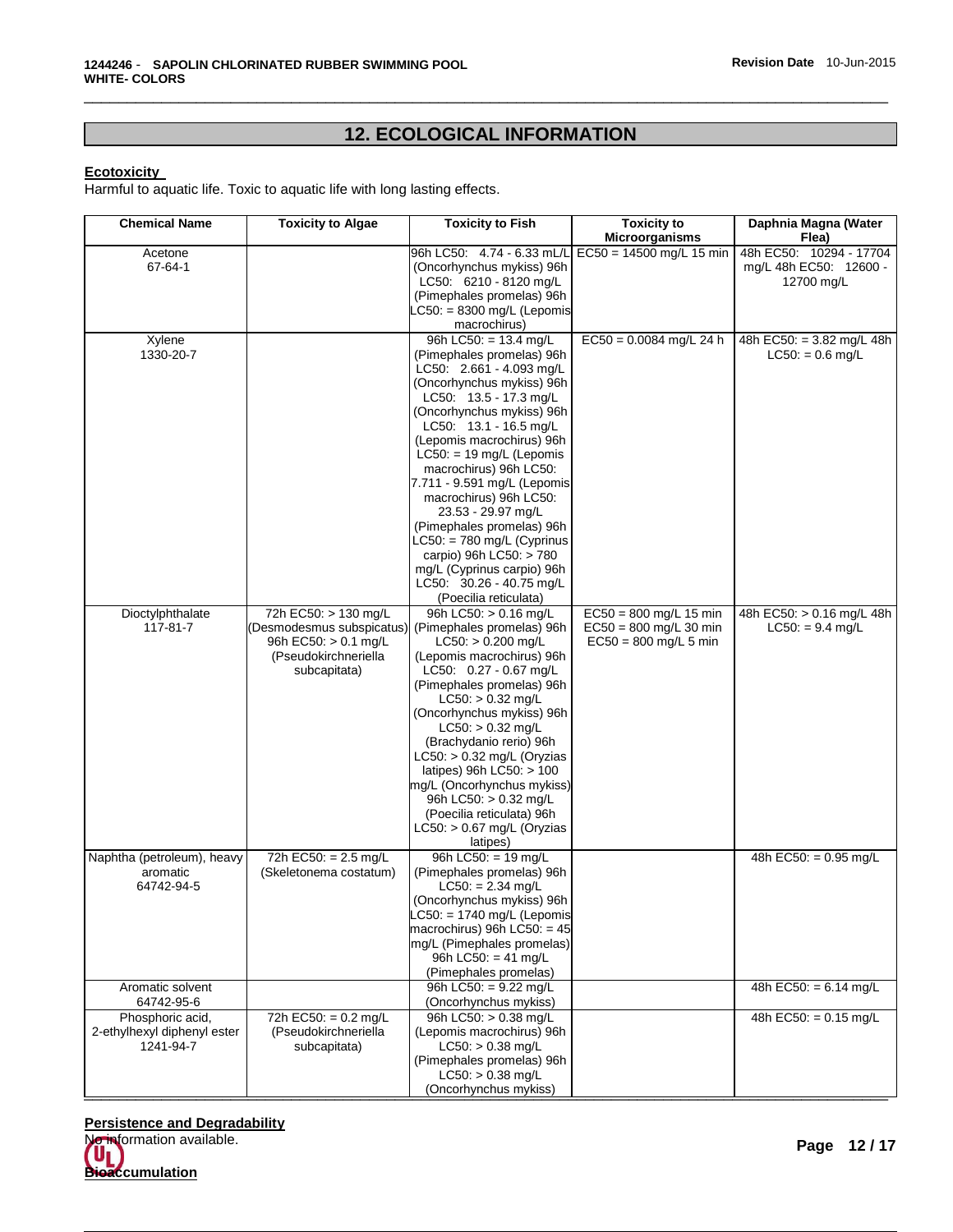# **13. DISPOSAL CONSIDERATIONS**

\_\_\_\_\_\_\_\_\_\_\_\_\_\_\_\_\_\_\_\_\_\_\_\_\_\_\_\_\_\_\_\_\_\_\_\_\_\_\_\_\_\_\_\_\_\_\_\_\_\_\_\_\_\_\_\_\_\_\_\_\_\_\_\_\_\_\_\_\_\_\_\_\_\_\_\_\_\_\_\_\_\_\_\_\_\_\_\_\_\_\_\_\_

## **Waste treatment methods**

| Disposal methods              | This material, as supplied, is a hazardous waste according to federal regulations (40 CFR<br>261). |
|-------------------------------|----------------------------------------------------------------------------------------------------|
| <b>Contaminated Packaging</b> | Do not reuse empty containers.                                                                     |
| <b>US EPA Waste Number</b>    | D001 U028 U239 U154 U002 U031                                                                      |

| <b>Chemical Name</b> | <b>RCRA</b> | <b>RCRA - Basis for Listing</b> | <b>RCRA - D Series Wastes</b> | <b>RCRA - U Series Wastes</b> |
|----------------------|-------------|---------------------------------|-------------------------------|-------------------------------|
| Acetone              |             | Included in waste stream:       |                               | U002                          |
| 67-64-1              |             | F039                            |                               |                               |
| Xvlene               |             | Included in waste stream:       |                               | U239                          |
| 1330-20-7            |             | F039                            |                               |                               |
| Dioctylphthalate     | U028        | Included in waste stream:       |                               | U028                          |
| 117-81-7             |             | F039                            |                               |                               |

## **California Hazardous Waste Codes** 331

This product contains one or more substances that are listed with the State of California as a hazardous waste.

| <b>Chemical Name</b> | California Hazardous Waste |
|----------------------|----------------------------|
| Acetone<br>67-64-1   | lgnitable                  |
| Xylene<br>1330-20-7  | Toxic<br>lanitable         |

# **14. TRANSPORT INFORMATION**

| <b>DOT</b><br><b>Proper Shipping Name</b><br><b>Hazard Class</b><br><b>Description</b>                                   | <b>CONSUMER COMMODITY</b><br>ORM-D<br>CONSUMER COMMODITY, ORM-D                              |
|--------------------------------------------------------------------------------------------------------------------------|----------------------------------------------------------------------------------------------|
| <u>TDG</u><br>UN-No.<br><b>Proper Shipping Name</b><br><b>Hazard Class</b><br><b>Packing Group</b><br><b>Description</b> | UN1866<br><b>RESIN SOLUTION</b><br>3<br>Ш<br>UN1866, RESIN SOLUTION, 3, II, MARINE POLLUTANT |
| <b>MEX</b><br>UN-No.<br><b>Proper Shipping Name</b><br><b>Hazard Class</b><br><b>Packing Group</b><br><b>Description</b> | UN1866<br><b>RESIN SOLUTION</b><br>3<br>Ш<br>UN1866, RESIN SOLUTION, 3, II                   |
| <b>ICAO</b><br>UN-No.                                                                                                    | <b>UN1866</b>                                                                                |

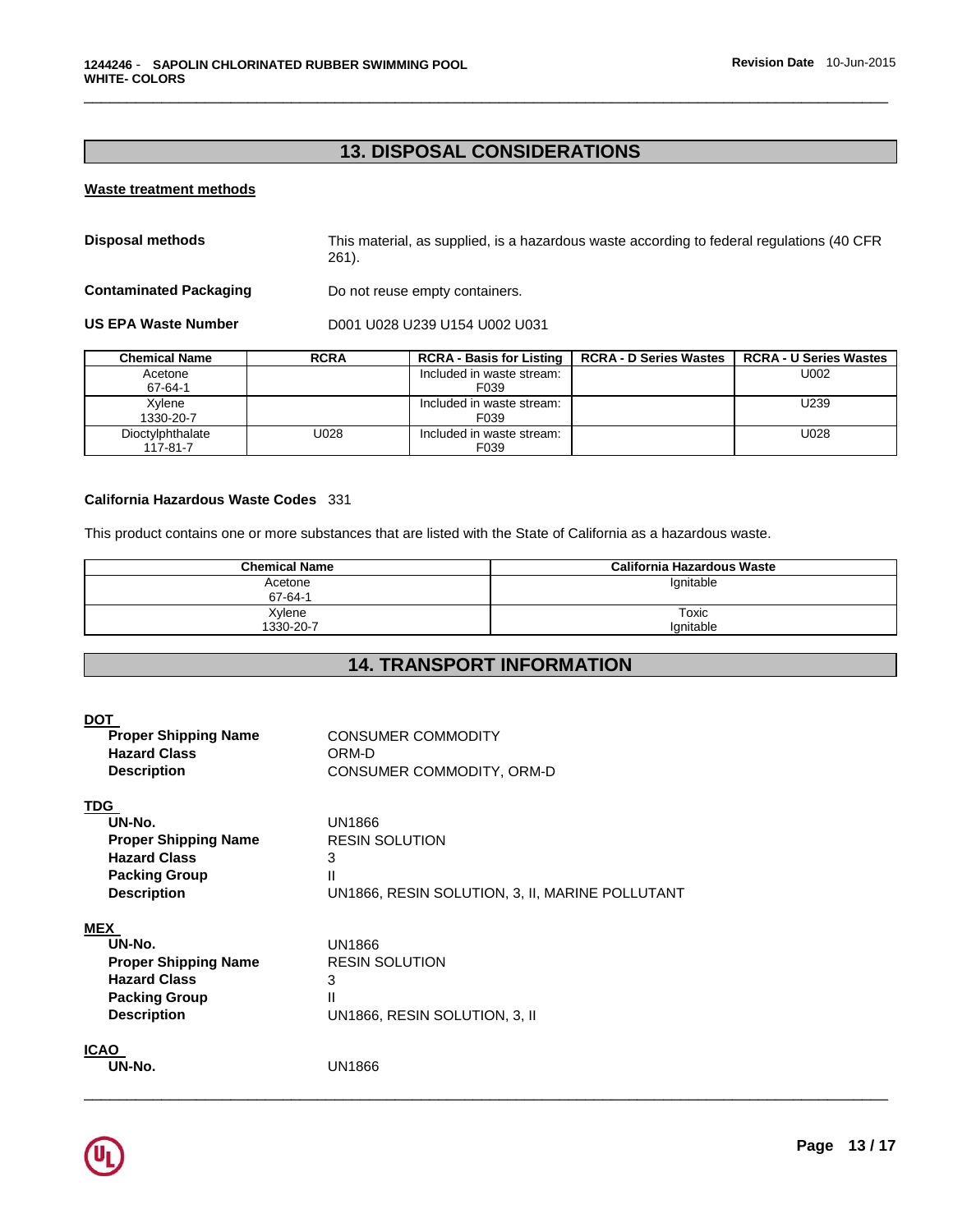| <b>Proper Shipping Name</b><br><b>Hazard Class</b><br><b>Packing Group</b><br><b>Description</b>                                                                                                                                                      | <b>RESIN SOLUTION</b><br>3<br>$\mathbf{H}$<br>UN1866, RESIN SOLUTION, 3, II                                                               |
|-------------------------------------------------------------------------------------------------------------------------------------------------------------------------------------------------------------------------------------------------------|-------------------------------------------------------------------------------------------------------------------------------------------|
| <b>IATA</b><br>UN-No.<br><b>Proper Shipping Name</b><br><b>Hazard Class</b><br><b>Packing Group</b><br><b>Description</b>                                                                                                                             | UN1866<br><b>RESIN SOLUTION</b><br>3<br>$\mathbf{II}$<br>UN1866, RESIN SOLUTION, 3, II                                                    |
| <b>IMDG/IMO</b><br>UN-No.<br><b>Proper Shipping Name</b><br><b>Hazard Class</b><br><b>Packing Group</b><br>EmS-No.<br><b>Description</b>                                                                                                              | UN1866<br><b>RESIN SOLUTION</b><br>3<br>$\mathbf{II}$<br>$F-E$ , S-E<br>UN1866, RESIN SOLUTION, 3, II, (27°C C.C.), MARINE POLLUTANT      |
| <b>RID</b><br>UN-No.<br><b>Proper Shipping Name</b><br><b>Hazard Class</b><br><b>Packing Group</b><br><b>Classification code</b><br><b>Description</b>                                                                                                | UN1866<br><b>RESIN SOLUTION</b><br>3<br>$\mathbf{H}$<br>F1<br>UN1866, RESIN SOLUTION, 3, II                                               |
| ADR<br>UN-No.<br><b>Proper Shipping Name</b><br><b>Hazard Class</b><br><b>Packing Group</b><br><b>Classification code</b><br><b>Tunnel restriction code</b><br><b>Description</b>                                                                     | UN1866<br><b>RESIN SOLUTION</b><br>3<br>Ш<br>F <sub>1</sub><br>(D/E)<br>UN1866, RESIN SOLUTION, 3, II                                     |
| ADN<br>UN-No.<br><b>Proper Shipping Name</b><br><b>Hazard Class</b><br><b>Packing Group</b><br><b>Classification code</b><br><b>Special Provisions</b><br><b>Description</b><br><b>Hazard Labels</b><br><b>Limited Quantity</b><br><b>Ventilation</b> | <b>UN1866</b><br><b>RESIN SOLUTION</b><br>3<br>$\mathbf{H}$<br>F <sub>1</sub><br>640C<br>UN1866, RESIN SOLUTION, 3, II<br>3<br>5L<br>VE01 |

## **15. REGULATORY INFORMATION**

## **International Inventories**

TSCA Complies<br>DSL All compo All components are listed either on the DSL or NDSL.

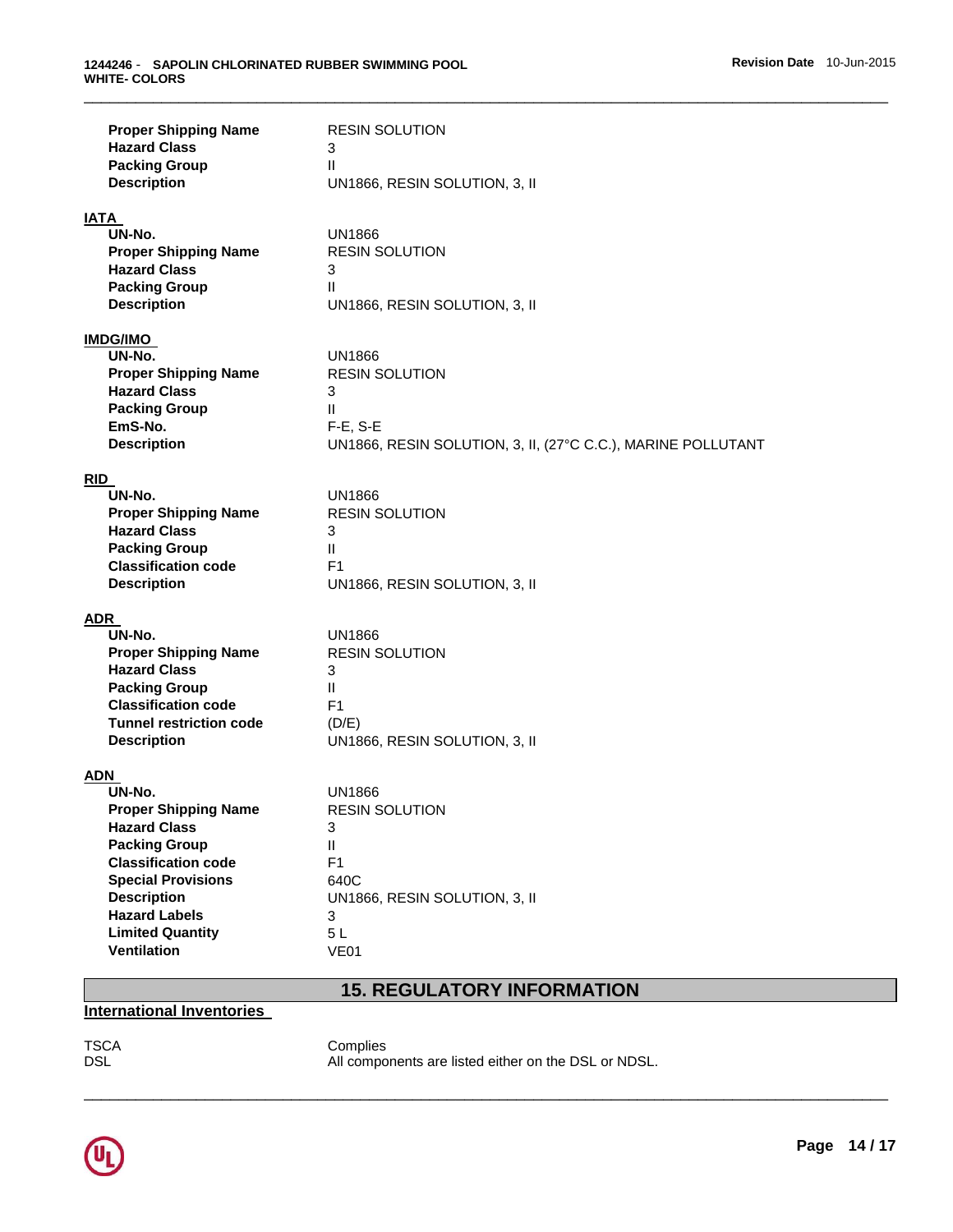## **IECSC** -

**TSCA** - United States Toxic Substances Control Act Section 8(b) Inventory **DSL/NDSL** - Canadian Domestic Substances List/Non-Domestic Substances List

## **US Federal Regulations**

## **SARA 313**

Section 313 of Title III of the Superfund Amendments and Reauthorization Act of 1986 (SARA). This product contains a chemical or chemicals which are subject to the reporting requirements of the Act and Title 40 of the Code of Federal Regulations, Part 372

\_\_\_\_\_\_\_\_\_\_\_\_\_\_\_\_\_\_\_\_\_\_\_\_\_\_\_\_\_\_\_\_\_\_\_\_\_\_\_\_\_\_\_\_\_\_\_\_\_\_\_\_\_\_\_\_\_\_\_\_\_\_\_\_\_\_\_\_\_\_\_\_\_\_\_\_\_\_\_\_\_\_\_\_\_\_\_\_\_\_\_\_\_

| <b>Chemical Name</b>                  | <b>CAS No</b> | Weight-%  | SARA 313 - Threshold<br>Values % |
|---------------------------------------|---------------|-----------|----------------------------------|
| Xylene - 1330-20-7                    | 1330-20-7     | $10 - 30$ | 1.0                              |
| Dioctylphthalate - 117-81-7           | 117-81-7      | $3 - 7$   | 0.1                              |
| <b>SARA 311/312 Hazard Categories</b> |               |           |                                  |
| <b>Acute Health Hazard</b>            | Yes           |           |                                  |
| <b>Chronic Health Hazard</b>          | Yes           |           |                                  |
| <b>Fire Hazard</b>                    | Yes           |           |                                  |
| Sudden release of pressure hazard     | No.           |           |                                  |
| <b>Reactive Hazard</b>                | No            |           |                                  |

## **CWA (Clean Water Act)**

This product contains the following substances which are regulated pollutants pursuant to the Clean Water Act (40 CFR 122.21 and 40 CFR 122.42)

| <b>Chemical Name</b>         | <b>CWA - Reportable</b><br>Quantities | <b>CWA - Toxic Pollutants</b> | <b>CWA - Priority Pollutants</b> | <b>CWA - Hazardous</b><br><b>Substances</b> |
|------------------------------|---------------------------------------|-------------------------------|----------------------------------|---------------------------------------------|
| Xylene<br>1330-20-7          | 100 lb                                |                               |                                  |                                             |
| Dioctylphthalate<br>117-81-7 |                                       |                               |                                  |                                             |

#### **CERCLA**

This material, as supplied, contains one or more substances regulated as a hazardous substance under the Comprehensive Environmental Response Compensation and Liability Act (CERCLA) (40 CFR 302)

| <b>Chemical Name</b>         | <b>Hazardous Substances RQs</b> | <b>Extremely Hazardous Substances</b><br><b>RQs</b> | RQ                                         |
|------------------------------|---------------------------------|-----------------------------------------------------|--------------------------------------------|
| Acetone<br>67-64-1           | 5000 lb                         |                                                     | RQ 5000 lb final RQ<br>RQ 2270 kg final RQ |
| Xylene<br>1330-20-7          | 100 <sub>lb</sub>               |                                                     | RQ 100 lb final RQ<br>RQ 45.4 kg final RQ  |
| Dioctylphthalate<br>117-81-7 | 100 <sub>lb</sub>               |                                                     | RQ 100 lb final RQ<br>RQ 45.4 kg final RQ  |

## **US State Regulations**

#### **California Proposition 65**

This product contains the following Proposition 65 chemicals.

| <b>Chemical Name</b>          | <b>California Proposition 65</b>                 |
|-------------------------------|--------------------------------------------------|
| Titanium dioxide - 13463-67-7 | Carcinogen                                       |
| Dioctylphthalate - 117-81-7   | Carcinogen<br>Developmental<br>Male Reproductive |
| Methyl alcohol - 67-56-1      | Developmental                                    |

\_\_\_\_\_\_\_\_\_\_\_\_\_\_\_\_\_\_\_\_\_\_\_\_\_\_\_\_\_\_\_\_\_\_\_\_\_\_\_\_\_\_\_\_\_\_\_\_\_\_\_\_\_\_\_\_\_\_\_\_\_\_\_\_\_\_\_\_\_\_\_\_\_\_\_\_\_\_\_\_\_\_\_\_\_\_\_\_\_\_\_\_\_

## **U.S. State Right-to-Know Regulations**



.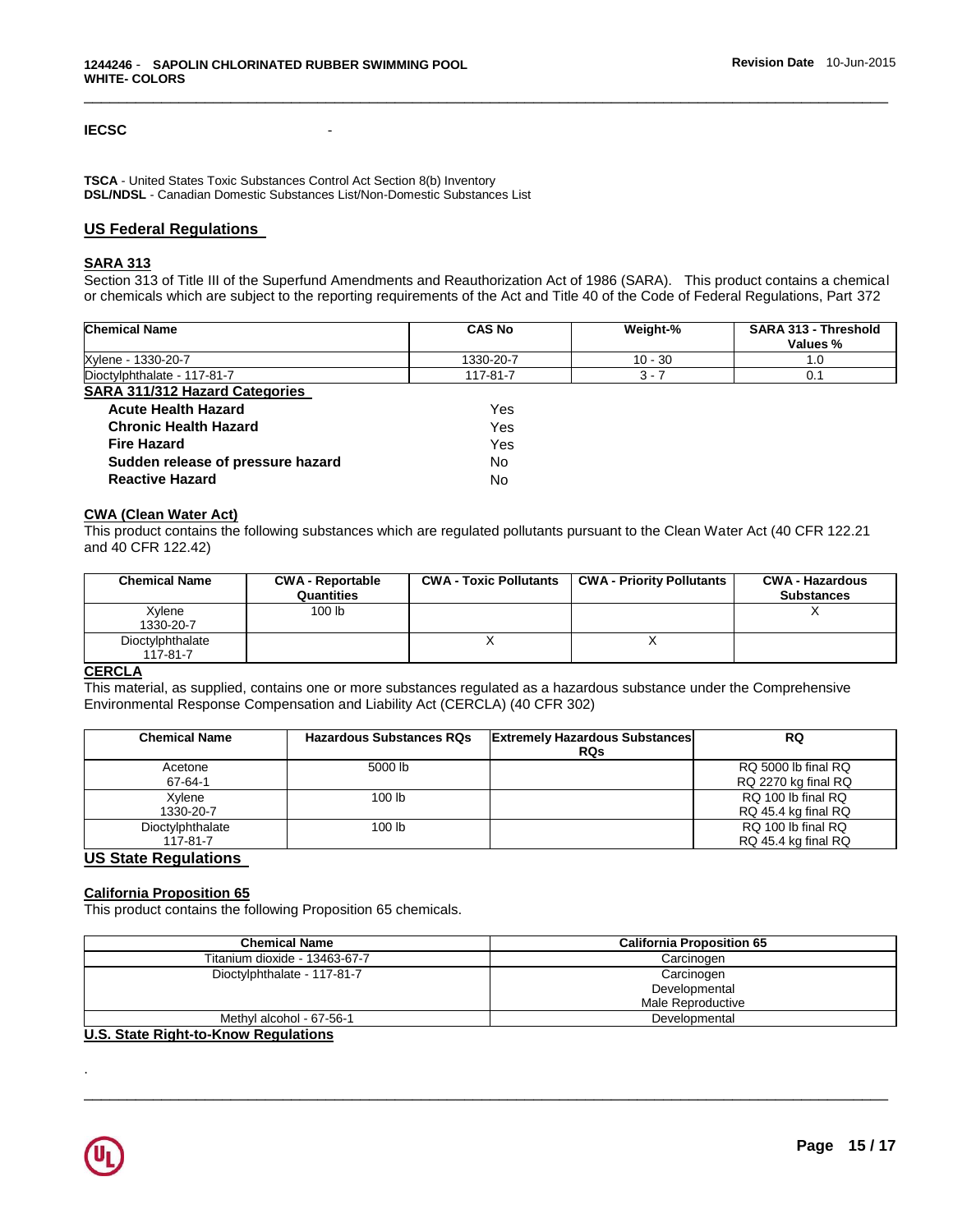| <b>Chemical Name</b>           | New Jersey | Massachusetts | Pennsylvania | Rhode Island | <b>Illinois</b> |
|--------------------------------|------------|---------------|--------------|--------------|-----------------|
| Titanium dioxide<br>13463-67-7 | ⋏          | ⌒             | ∧            |              |                 |
| Acetone<br>67-64-1             |            | ⋏             |              | Χ            |                 |
| Xylene<br>1330-20-7            | X          | ́             | Χ            |              | Χ               |
| Dioctylphthalate<br>117-81-7   | х          | ⋏             |              |              | Χ               |
| n-Butyl alcohol<br>71-36-3     | ⋏          |               |              |              |                 |
| Methyl alcohol<br>67-56-1      | X          |               |              |              | х               |

## **International Regulations**

## **Mexico**

## **National occupational exposure limits**

| <b>Component</b>      | <b>Carcinogen Status</b> | <b>Exposure Limits</b>                |
|-----------------------|--------------------------|---------------------------------------|
| Titanium dioxide      |                          | Mexico: TWA= $10 \text{ mg/m}^3$      |
| 13463-67-7 (10 - 30)  |                          | Mexico: $STEL = 20$ mg/m <sup>3</sup> |
| Acetone               |                          | Mexico: TWA= 1000 ppm                 |
| $67-64-1(10-30)$      |                          | Mexico: TWA= 2400 mg/m <sup>3</sup>   |
|                       |                          | Mexico: STEL= 1260 ppm                |
|                       |                          | Mexico: STEL= $3000 \text{ mg/m}^3$   |
| Xylene                |                          | Mexico: TWA 100 ppm                   |
| 1330-20-7 (10 - 30)   |                          | Mexico: TWA 435 mg/m <sup>3</sup>     |
|                       |                          | Mexico: STEL 150 ppm                  |
|                       |                          | Mexico: STEL 655 mg/m <sup>3</sup>    |
| Dioctylphthalate      | A3                       | Mexico: TWA 5 mg/m $3$                |
| $117 - 81 - 7(3 - 7)$ |                          | Mexico: STEL 10 mg/m <sup>3</sup>     |

*Mexico - Occupational Exposure Limits - Carcinogens*

*A3 - Confirmed Animal Carcinogen* 

## **Canada**

**WHMIS Hazard Class** Not determined

## **16. OTHER INFORMATION**

| <b>NFPA</b><br><b>HMIS</b>                   | <b>Health Hazards</b> 2<br><b>Flammability</b> 3<br>Health Hazards 2 <sup>*</sup> Flammability 3 | Instability 0<br><b>Physical Hazard</b> 0 | <b>Physical and</b><br><b>Chemical Hazards -</b><br><b>Personal Protection</b><br>x |
|----------------------------------------------|--------------------------------------------------------------------------------------------------|-------------------------------------------|-------------------------------------------------------------------------------------|
|                                              | <b>Chronic Hazard Star Legend</b> * = Chronic Health Hazard                                      |                                           |                                                                                     |
| <b>Prepared By</b>                           | <b>Product Stewardship</b><br>23 British American Blvd.<br>Latham, NY 12110<br>1-800-572-6501    |                                           |                                                                                     |
| <b>Revision Date</b><br><b>Revision Note</b> | 10-Jun-2015<br>No information available                                                          |                                           |                                                                                     |

## **Disclaimer**

The information provided in this Safety Data Sheet is correct to the best of our knowledge, information and belief at the date of its publication. The information given is designed only as a guidance for safe handling, use, processing, storage, transportation, disposal and release and is not to be considered a warranty or quality specification. The